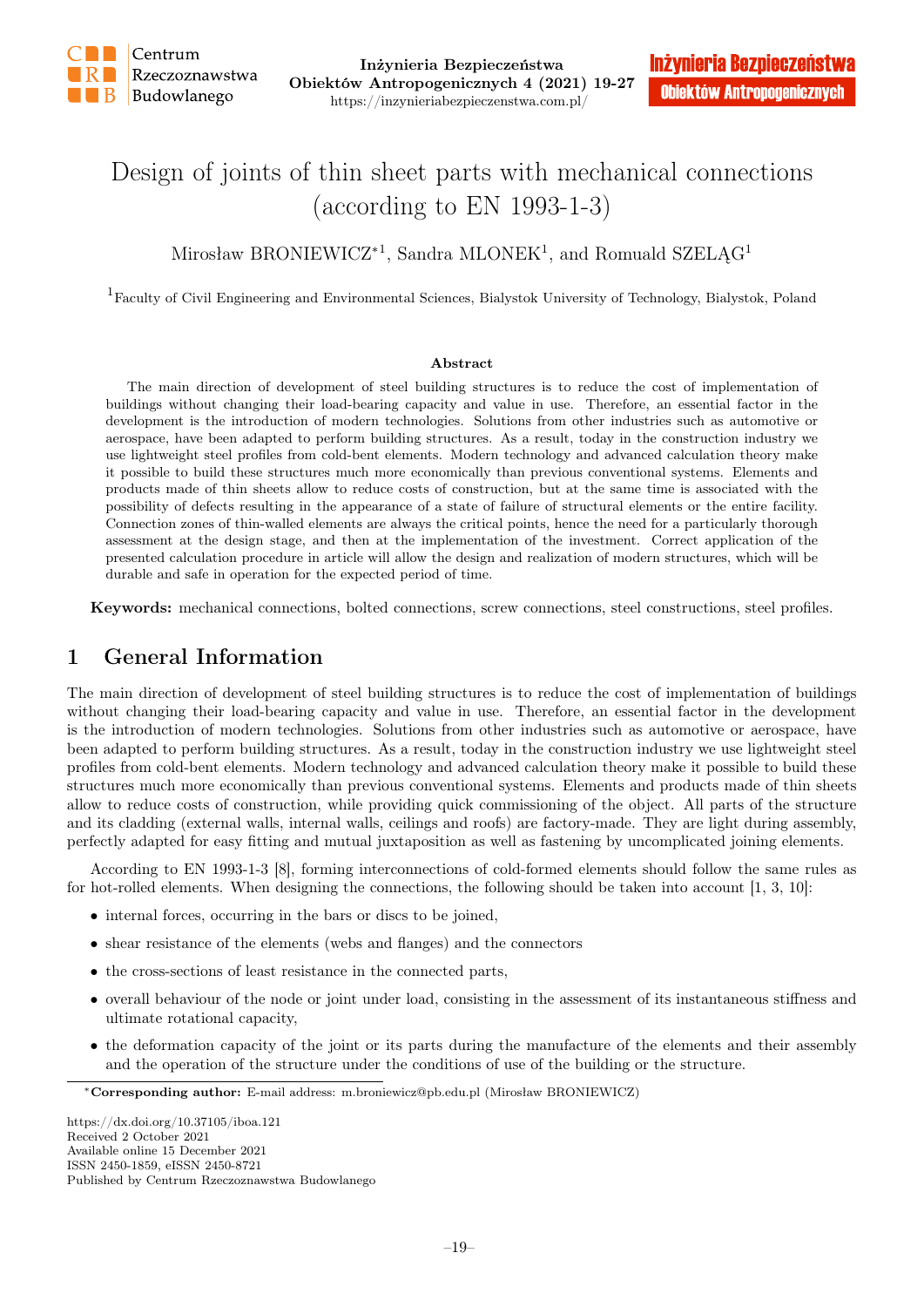• Eccentricities and stress concentration points,

The verification of the resistance of the junctions and joints to the internal forces acting on them is carried out for lightweight bended section elements or profiled sheeting according to the same principles as for normal structures [8].

Connections should be designed on the basis of a reasonably assumed distribution of internal forces (longitudinal and transverse forces and bending moments), taking into account the influence of the relative stiffnesses of the parts in the node and contact area. These forces and moments should be transmitted directly through the joint parts (including the fasteners). The conditions of equilibrium between the forces and moments acting on the connection and the stresses in the parts of both the node (contact) and the additional fasteners (plates, washers, caps, angles, etc.) must be fulfilled. [2, 4, 7].

#### 2 Bolted connections

When connecting thin sheets or walls of curved sections, bolts with full shank rolled threads can be used. The bolt is then pressed against the hole wall practically via the threaded part. Bolts of shank diameter from 6 to 16 mm of class 4.8 to 10.9 may be used. Traditionally, it is recommended to take the bolt diameter from the relationship:

$$
2t \le d \le 3t \tag{1}
$$

In which:

t - the thickness of the thinner of the sheets to be joined.

Given the recommendation that the connection is sufficiently ductile, bolt shank thicknesses should be chosen closer to the upper limit given by equation (1).

In shear connections, the resistance of the bolt is determined by:

- shank shear:

• with reference to classes 4.6, 5.6 i 8.8:

$$
F_{v, Rd} = 0.6 A_s f_{ub} / \gamma_{M2} \tag{2}
$$

$$
F_{v, Rd} = 0.6 A_s f_{ub} / \gamma_{M2} \tag{3}
$$

• with reference to classes 4.8, 5.8, 6.8 and 10.9:

$$
F_{v, Rd} = 0.5 A_s f_{ub} / \gamma_{M2} \tag{4}
$$

- pressure (ovalisation of the hole or breakage of the sheet ):

$$
F_{b,Rd} = 2.5 \alpha_b k_t f_u dt / \gamma_{M2} \tag{5}
$$

- breakage of a net sheet section:

$$
F_{n, Rd} = [1 + 3r (d_o/u - 0.3)] A_{net} f_u dt / \gamma_{M2}
$$
\n(6)

$$
F_{n,Rd} = A_{net} f_u / (n_f \gamma_{M2}) \tag{7}
$$

whereas:

 $\alpha_b = 1.0$  lub  $\alpha_b \leq e_1/(3d)$ ,  $k_t = (0.8t + 1.5)/2.5$  przy  $0.75 \leq t \leq 1.25$  mm,  $k_t=1.0$  przy  $t > 1.25$  mm,d - bolt shank diameter,  $d_0$  - bolt hole diameter,  $e_1$  distance from the fastener axis to the sheet metal edge in the direction of loading,  $r = n_1/n_f$ ,  $n_1n_1$  – number of bolts in the cross-section,  $n_f$  - total number of bolts in the connection,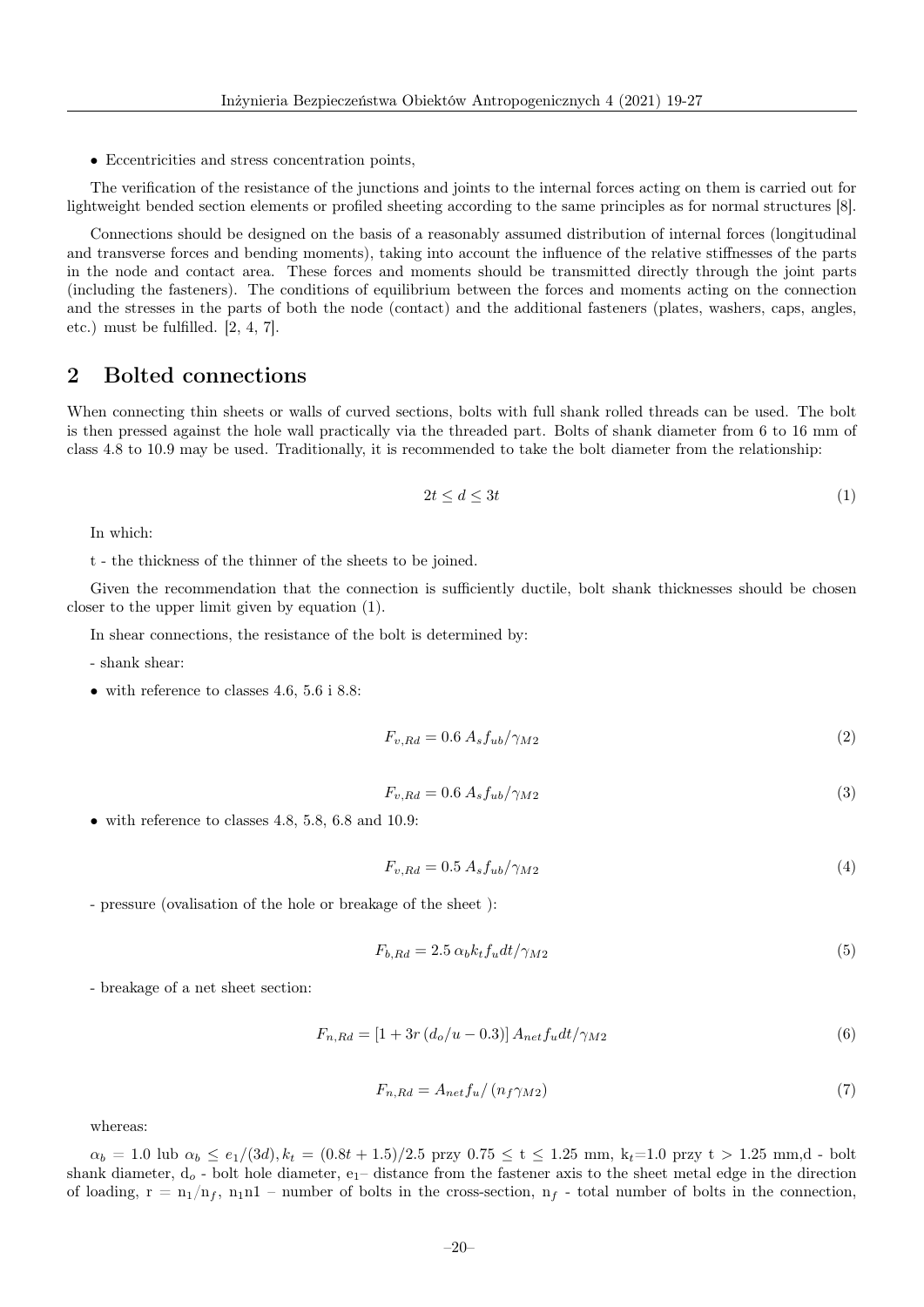u=2e<sub>2</sub> but u $\leq$  p<sub>2</sub>, e<sub>2</sub> - distance from the fastener axis to the sheet metal edge perpendicular to the load direction, p<sub>2</sub> – distance between fastener axes in direction as before,  $A_{net}$  - – net sectional area of the sheet,  $\gamma_{M2} = 1.25$  – partial safety factor.

For shear connections, the following conditions must be met:

$$
F_{v, Rd} \ge 1.2F_{b, Rd} \quad or az \quad F_{v, Rd} \ge 1.2F_{n, Rd} \tag{8}
$$

In case of t≥ 3 mm instead of using formula (4), the relationships indicated in PN-EN 1993-1-8 [9] should be used.

The conditions according to (8) should be met when the deformation capacity of the joint is necessary. If these conditions are not met, the joint should be designed so that the necessary deformation capacity is provided by other parts of the structure.

In tension connections, the resistance of the bolt is determined by:

- pulling the bolt head through the sheet:

 $F_{p, Rd}$  should be determined on the basis of test results,

- bolt shank breakage:

$$
F_{t, Rd} = 0.9f_{ub}A_s/\gamma_{M2} \tag{9}
$$

whereby the condition must be met:

$$
F_{t, Rd} \ge F_{p, Rd} \tag{10}
$$

The formulas given for evaluating the resistance of a bolt are valid when the clearances in the connections are within:  $e_1$  geq  $1,0d_0$ ,  $e_2 \ge 1.5$  d−o,  $p_1 \ge 3d_0$ ,  $p_2 \ge 3d_0$ , and moreover  $f_u \le 550$  MPa and 3,0 mm >  $t_1 \ge 0.75$  mm.

The number of bolts in the connection is determined from the relation:

$$
n_f = \frac{F_{t, Ed}}{\min\left(F_{p, Rd}, F_{t, Rd}\right)}, n_f = \frac{F_{v, Ed}}{F_{v, Rd}}\tag{11}
$$

or

$$
n_f = \frac{F_{t, Ed}}{\min\left(F_{p, Rd}, F_{t, Rd}\right)}\tag{12}
$$

Frictional connections or bolts must be secured against loosening under shock or vibration loads. If the connection is subjected to varying shear loads, or if slippage of the connection is unacceptable, then a friction connection or a slip fit should be used.

#### 3 Screw connections

Screws are used to join profile (folded) sheets overlapping and with hot-rolled or cold-formed sections, and longer ones to join sandwich panels with purlins or wall rafters. PN-EN 1993-1-3 [8] gives requirements and formulas for the calculation of joints for self-tapping screws. However, the conditions of behavior under load of self-drilling threads are analogous. Therefore, the formulae given hereafter can also be applied to any kind of screws.

In shear connections, the load capacity of the screw is determined by:

- shank shear:  $F_{v,Rd}$  should be determined on the basis of test results.
- pressure (ovalisation of the hole or breakage of the sheet metal):

$$
F_{b,Rd} = \alpha dt_1 f_u / \gamma_{M2} \tag{13}
$$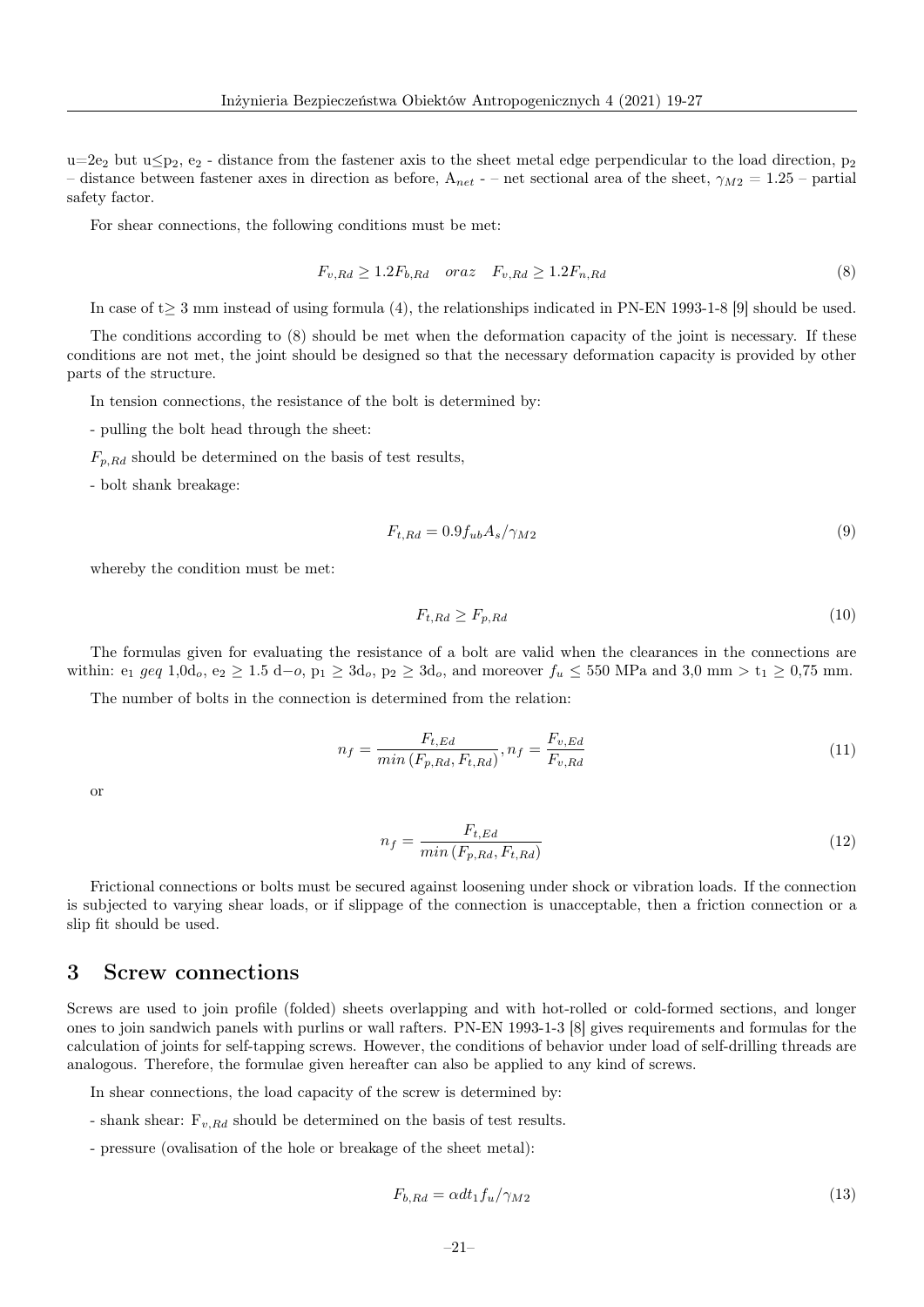- rupture of the net section of a sheet:

$$
F_{n, Rd} = A_{net} f_u / \gamma_{M2} \tag{14}
$$

whereas:  $\alpha = 3.2 (t/d)^{0.5}$  but  $\alpha \leq 2.1$  , when  $t = t_1$ ,  $\alpha = 3.2 (t/d)^{0.5}$ , but  $\alpha \leq$  when  $t < 1.0$  mm and  $t_1 \geq 2.5t$ ,  $\alpha$  is determined from linear interpolation when  $t < t_1 < 2.5t$ ,  $t$  – the thickness of the thinner of the sheets to be joined,  $t_1$ - thickness of the thicker of the sheets to be joined.

Shear strength of screws  $F_{v,Rd}$  should be determined experimentally whereas:

$$
F_{v, Rd} = F_{v, Rk} / \gamma_{M2} \tag{15}
$$

In shear connections, the conditions must also be met (8).

In tension connections, the screw resistance is determined by:

- pulling the screw head through the sheet:
- under static load:

$$
F_{p, Rd} = d_w t f_u / \gamma_{M2} \tag{16}
$$

• under wind load:

$$
F_{p, Rd} = 0.5 \quad d_w t f_u / \gamma_{M2} \tag{17}
$$

- pulling out of the ground:

$$
F_{o, Rd} = 0.45 \quad dt_{sup} f_{u, sup} / \gamma_{M2}, \quad gdy \quad t_{sup} / s \le 1 \tag{18}
$$

$$
F_{o, Rd} = 0.65 \quad dt_{sup} f_{u, sup} / \gamma_{M2}, \quad gdy \quad t_{sup} / s > 1 \tag{19}
$$

- shank breakage:  $F_{t,Rd}$  should be determined on the basis of test results,

whereas:  $d_w$  – washer or connector head diameter, s - pitch of the thread line,  $t_{sup}$  – the thickness of the substrate in which the fastener is to be fixed. In addition, conditions should be checked:

$$
F_{t, Rd} \ge F_{p, Rd} \quad or az \quad F_{t, Rd} \ge F_{o, Rd} \tag{20}
$$

Conditions (19) should be met when the deformation capacity of the connection is required. If these conditions are not met, the connection shall be designed so that this necessary capacity is obtained in other parts of the structure.

The given formulas for evaluating the resistance of a screw are valid when the spacings in the connections are within:  $e_1 \geq 3_d$ ,  $e_2 \geq 1.5d$ ,  $p_1 \geq 3d$ ,  $p_2 \geq 3d$ , in tension, however, additional conditions must be met: 0.5 mm  $\leq t \leq$ 1.5 mm,  $t_1 \ge 0.9$  mm,  $f_u \le 550$  MPa.

There are no recommendations for screw diameter selection in PN-EN 1993-1-3 [8] or company catalogs. However, taking into account the general guidelines, it is desirable that the diameter of the screw shank should not be too small, preferably:  $6t < d < 10t$ .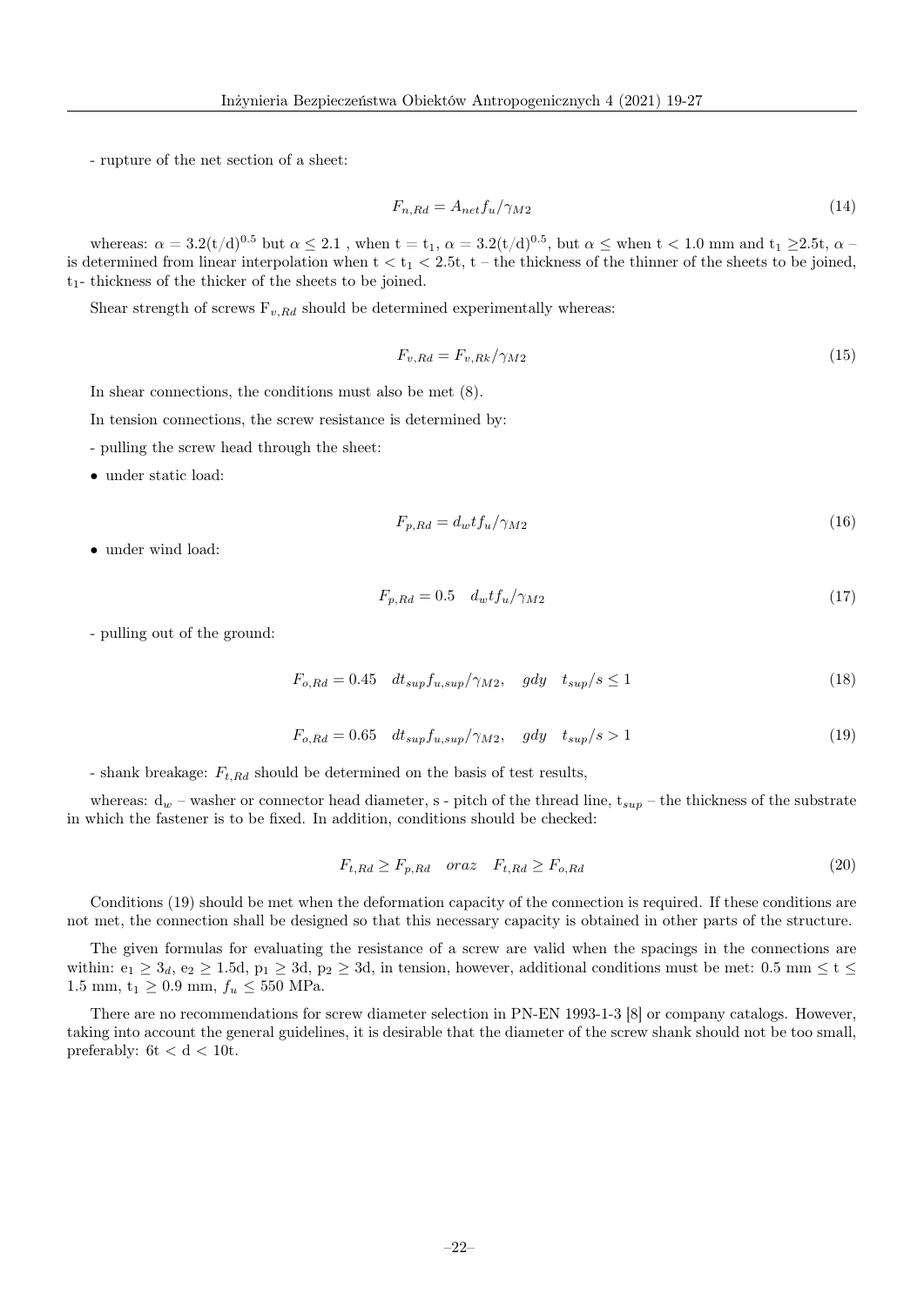## 4 Examples of calculations

Example 1: Verify the resistance of the connection at the support of zeta purlins made of Z300x75/65x21x3 sections made of S320GD+Z steel with yield strength  $f_{yb}=320 \text{ N/mm}^2$  and strength  $f_{u}=390 \text{ N/mm}^2$  (Fig. 1). The purlin is continuously loaded with  $q_d=4.2 \text{ kN/m}^2$ . The support moment is  $M_{ed}=46.0 \text{ kNm}$ , while the support reaction  $V_{ed}$ =43,8 kN. The connection of the z-bars above the support is made by overlapping with bolts M16 x 4.8 class B (medium-fine workmanship) with strength  $f_{ub} = 420 \text{ kN/mm}^2$ , threaded on the whole length of the shank, embedded in holes of the diameter  $d_0=18$  mm. The effective cross-sectional area of the boltcore is  $A_s=1.57$  cm<sup>2</sup>.

The bolt load is determined with :

- due to shank shear:

$$
F_{v, Rd} = 0.5A_s f_{ub} / \gamma_{m2} = 0.5 \cdot 157 \cdot 420 / 1.25 = 26380 N = 26.4 kN \tag{21}
$$

- due to ovalization of the hole or rupture of the purlin sheet:

$$
\alpha_b = \min\left[1.0; 40/(3 \cdot 16) = 0.83\right] = 0.835, k_t = 1.0 \quad przy \quad t = 3mm > 1.25 \tag{22}
$$

$$
F_{b,Rd} = 2.5 \cdot \alpha_b \cdot k_t \cdot f_u \cdot d \cdot t / \gamma_{M_2} = 2.5 \cdot 0.83 \cdot 1.0 \cdot 390 \cdot 16 \cdot 3 / 1.25 = 31080N = 31.1kN
$$
\n(23)



Figure 1. Purlin connection at the support

Verification of the load carrying capacity of the bending moment bolts. From the equation of equilibrium of the bending moments about the support point, the following is obtained:

$$
2 \cdot F_{v, Ed1} \cdot a + 0.5 \cdot q_d \cdot a^2 - M_{Ed} = 0 \tag{24}
$$

$$
F_{v,Ed1} = (M_{Ed} - 0.5 \cdot q_d \cdot a^2)/2a = (46.0 - 0.5 \cdot 4.2 \cdot 1.0^2)/2 \cdot 1.0 = 22.0kN
$$
\n(25)

Verification of the load capacity condition:

$$
F_{v,Ed} = 26.4kN > F_{V,Ed1} = 22.0kN
$$
\n<sup>(26)</sup>

Checking the load capacity of bolts carrying the support reaction:

$$
V_{Ed} = 43.8kN < 4 \cdot F_{v, Ed} = 4 \cdot 26.4 = 105.6kN
$$
\n
$$
(27)
$$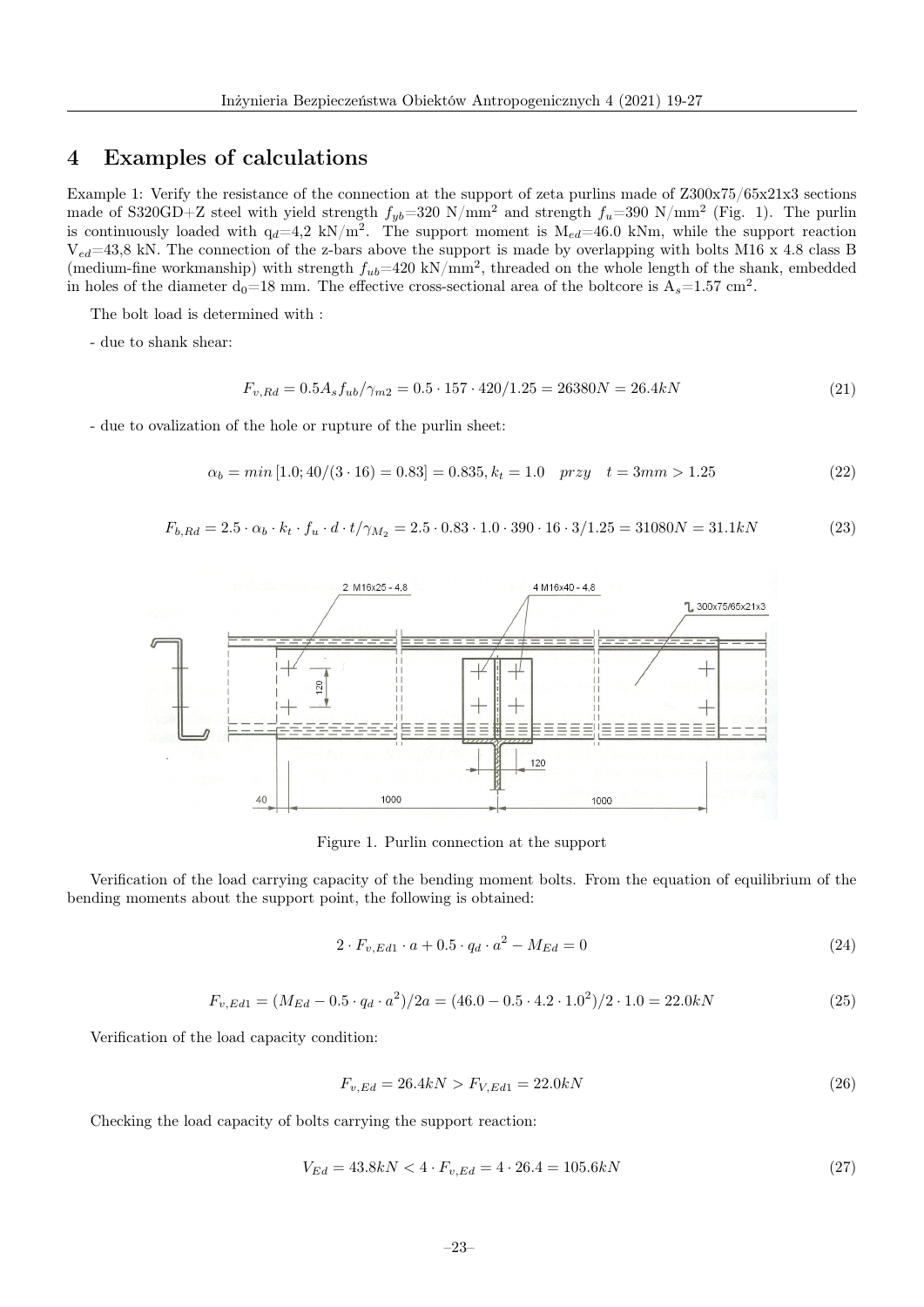Example 2: Verify the load capacity of the tension connection of a T60/235x1.25 mm folded sheet to a purlin (Fig. 2). The sheet is made of S350GD steel of strength  $f_u = 390 \text{ N/mm}^2$ . The sheet was placed in the negative position and loaded with wind suction. The connection was made using WSS-5.5x32 self-drilling screws with neoprene washers of diameter  $d_w = 16$  mm, with a pull-out load capacity  $F_{\alpha, Bd} = 2.64$  kN. The wind suction load per connector is  $F_{t, Ed}$  $= 2.14$  kN.

Load capacity of a screw due to pulling the screw head through the sheet under wind load and static load:

$$
F_{p, Rd} = 0.5d_w t f_u / \gamma_{M2} = 0.5 \cdot 16 \cdot 1.25 \cdot 390 / 1.25 = 3120N = 3.1kN > F_{t, Ed} = 2.14kN \tag{28}
$$

The pull-out load capacity of the screw, when the support is not susceptible, is:

$$
F_{o, Rd} = 2.64kN > F_{t, Ed} = 2.14kN
$$
\n(29)



Figure 2. Connection of folded sheets subjected to wind suction

Verification of the support resistance to bending due to concentrated forces from the connectors. The width of the supporting strip of the sheet is assumed asb  $= 120$  mm. Bending moment from a load applied at a point on the edge of the washer:

$$
M_{Rd} = \frac{120 \cdot 1.25^2}{6} \frac{350}{1.0} = 10900 Nmm = 10.9k Nmm < M_{Ed} = 27.8k Nmm
$$
\n(30)

The bending resistance of the sheet metal is insufficient. The support is susceptible. Therefore two connectors must be used, spaced next to each other. As the connectors are on two quarter lines, the capacity should be reduced by multiplying by 0.7 (see Figure 8.2 of EN 1993-1-3) [8]:

$$
redF_{o, Rd} = 0.7 \cdot 2.14 = 1.5kN > 0.5F_{t, Ed} = 1.07kN
$$
\n(31)

Example 3: Verify the load capacity of an overlap joint between T160/195x1.25 mm profiled sheets made of S350 GD steel of strength  $f_u$ =390 N/mm<sup>2</sup>, of support moment per 1 linear meter of sheet width is  $M_{Ed}$ =21 kNm (rys. 3). The distance of the connectors from the support is  $a = 280$  mm. The connection is made with self-tapping screws WSS 5x5 x 32 mm of shear resistance  $F_{v, Rd} = 4.25$  kN.

Lateral force per 195 mm wide fold.

$$
V_{Ed} \cdot a = 0.5 \cdot 0.195/1.0 \cdot M_{Ed}, \quad stad \quad V_{Ed} = 0.5 \cdot 0.195 \cdot 21.0/0.28 = 7.31kN \tag{32}
$$

Design resistance of the screw due to pressure against the hole wall:

$$
\alpha = 3.2(t/d)^{0.5} = 3.2 (1.25/5.5)^{0.5} = 1.52 < 2.1
$$
\n(33)

$$
F_{b,Rd} = \alpha dt f_u / \gamma_{M2} = 1.52 \cdot 5.5 \cdot 1.25 \cdot 390 / 1.25 = 3260 N = 3.3 kN \tag{34}
$$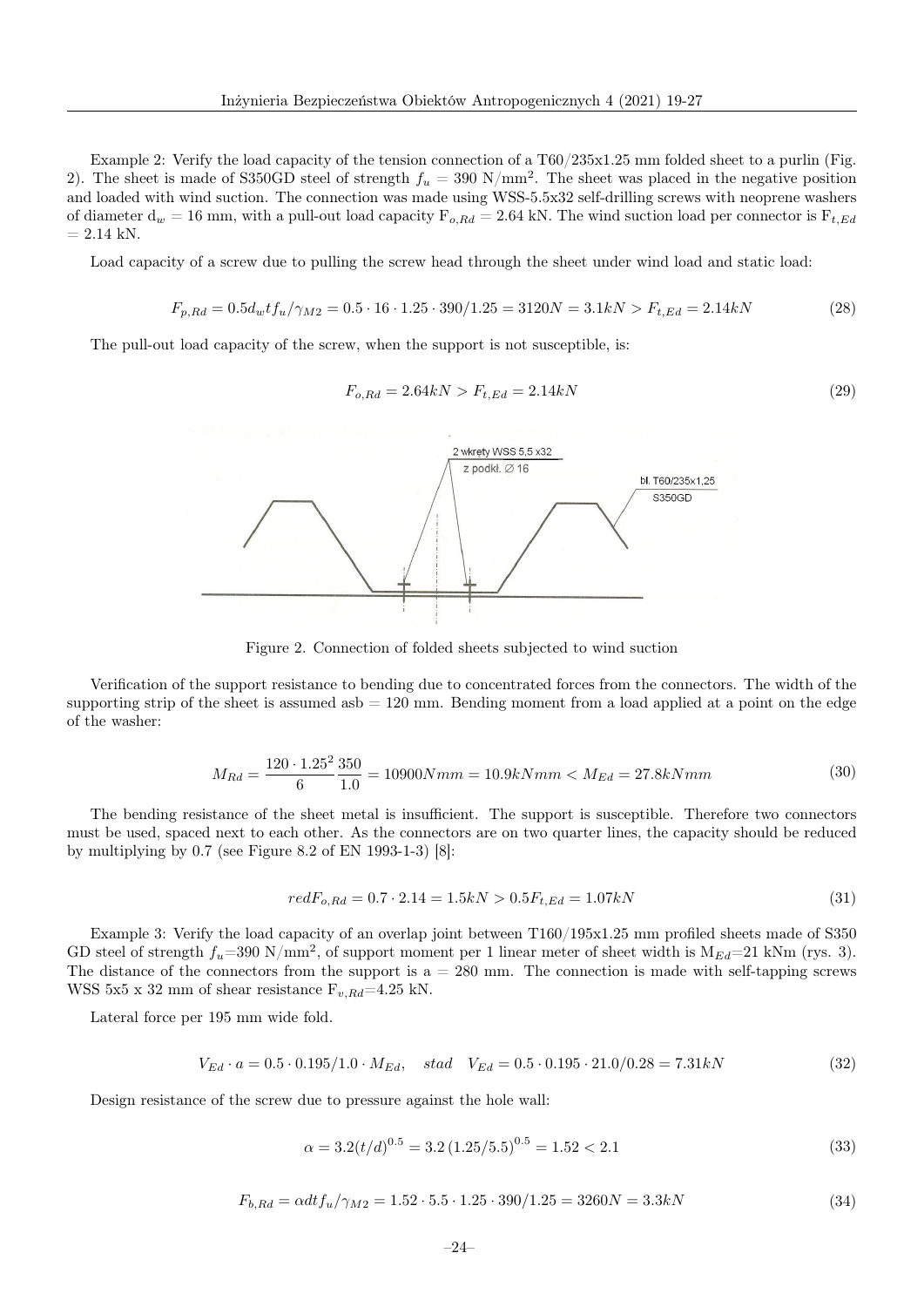

Figure 3. Lap joint of profiled sheeting over a support

Number of screws required:

$$
n = 7.31/3.3 = 2.2
$$

Assumed 4 screws per fold.

Example 4 Calculate the resistance of a bolted connection in a lattice truss node, shown in Fig. 4 of a x-brace loaded with a larger longitudinal force  $N_{Ed} = 18.0$  kN, of S235. The connection is single-cut. The section adopted is C60x30x2 mm and the same two sections for the strip of the truss. The connection of bars is designed on the eccentric  $e = 30$  mm. M10 bolts of 8.8 grade steel with hole diameter were used  $d_o = 11$  mm,  $f_{ub} = 800$  MPa,  $A_s = 0.58$  cm<sup>2</sup>.

The bolt load is determined with  $\gamma_{m2}=1.25$ . Due to:

- shank shear:

$$
F_{v, Rd} = 0.6A_s f_{ub} / \gamma_{m2} = 0.6 \cdot 58 \cdot 800 / 1.25 = 22270N = 22.27kN
$$
\n(35)

- ovalization of the hole or breaking the sheet:

$$
\alpha_b = \min\left[1.0; 15/(3 \cdot 10) = 0.5\right] = 0.5, k_t = 1.0 \quad przy \quad t = 2mm > 1.25mm \tag{36}
$$

$$
F_{b, Rd} = 2.5 \cdot 0.5 \cdot 1.0 \cdot 10 \cdot 2 \cdot 360 / 1.25 = 7200 N = 7.2 kN
$$
\n
$$
(37)
$$

- section net breakage (at  $r = 1/2 = 0.5$ ,  $u = 2 \cdot 14 = 28$  mm):

$$
F_{n,Rd} = \left[1 + 3 \cdot 0.5 \left(\frac{11.0}{28.0} - 0.3\right)\right] \cdot 2.0(30 - 2 - 11) \cdot 360/(2 \cdot 1.25) = 5580N = 5.58kN\tag{38}
$$

and

$$
F_{n, Rd} = 2.0 \cdot (30 - 2 - 11)360/(2 \cdot 1.25) = 4900N = 4.90kN
$$
\n(39)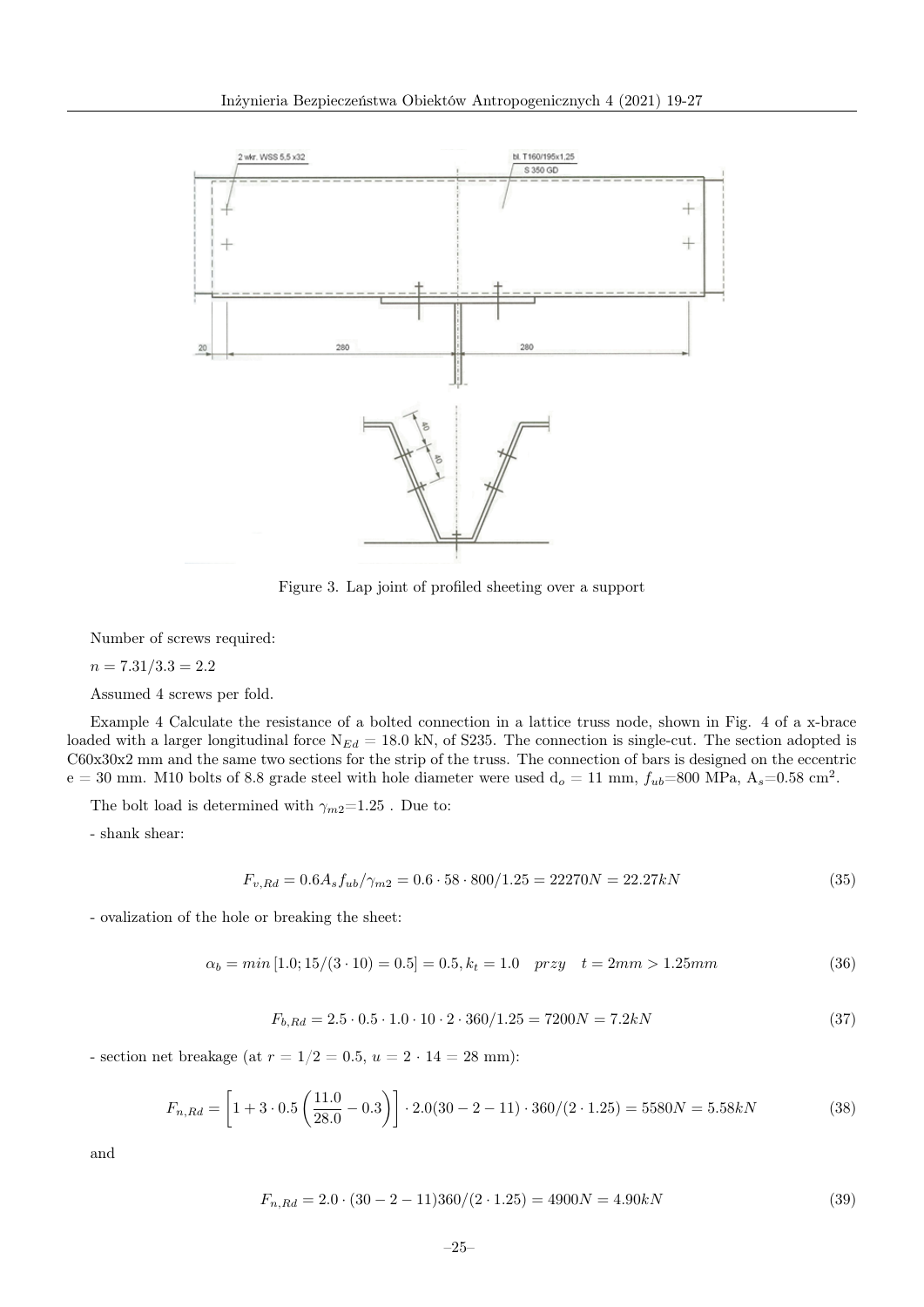

Figure 4. Bolt connection of the lattice truss

Additional conditions:

22.27 kN  $> 1.25 \cdot 7.2$  kN  $= 9.0$  kN,  $22.27 \text{ kN} > 1.25 \cdot 4.90 \text{ kN} = 6.13 \text{ kN}.$ Bolt and x-brace axis eccentricity  $e=30-13-14=3$  mm:  $M_{Ed} = 18000 \cdot 3 = 54000$  Nmm.

The forces acting on one bolt are:

$$
F_{v, Rd, N} = \frac{18000}{2 \cdot 2} = 4500N = 4.5kN, \quad F_{v, Rd, M} = \frac{54000}{2 \cdot 30} = 900N = 0.9kN
$$
\n
$$
(40)
$$

The resultant of forces in the bolt:

$$
F_{v, Rd} = \sqrt{F_{v, Rd, N}^2 + F_{v, Rd, M}^2} = \sqrt{4.5^2 + 0.9^2} = 4.59kN < 4.90kN
$$
\n(41)

#### 5 Summary

Common introduction to the use of modern technologies results from the need to effectively minimize the costs and time of investment implementation. Introduction of innovative solutions should be preceded by a widespread educational campaign among designers and building contractors. The use of lightweight steel profiles, made of cold-bent elements, allows for a reduction in investment costs, but at the same time is associated with the possibility of defects resulting in the appearance of a state of failure of structural elements or the entire facility. Connection zones of thin-walled elements are always the critical points, hence the need for a particularly thorough assessment at the design stage, and then at the implementation of the investment. Control processes at the stage of use, resulting from current legislation, also require the use of individual testing procedure [6].

In the course of several years, the authors have analyzed cases of disasters of objects of steel structure. For example, the factor influencing the unsafe condition of the superstructure were defects in the design of steel purlins. Thin sheet metal of the superstructure, with thickness not exceeding 1.0 mm, was commonly fixed with dowels located at distances exceeding 1.0 m. The sheeting made in this way was not equivalent to a rigid shield providing sufficient stiffness to the full roof slope due to the possibility of a screw or dowel head pulling through the sheeting under wind and static loads. In the static calculations of purlins, whether made of rolled sections or cold-formed sheet metal, no account was taken of the effect of the possibility of losing the flat bending form on the reduction in strength. The load carrying capacity of purlins constructed in this way was much lower than that required to safely carry the acting loads [5, 11].